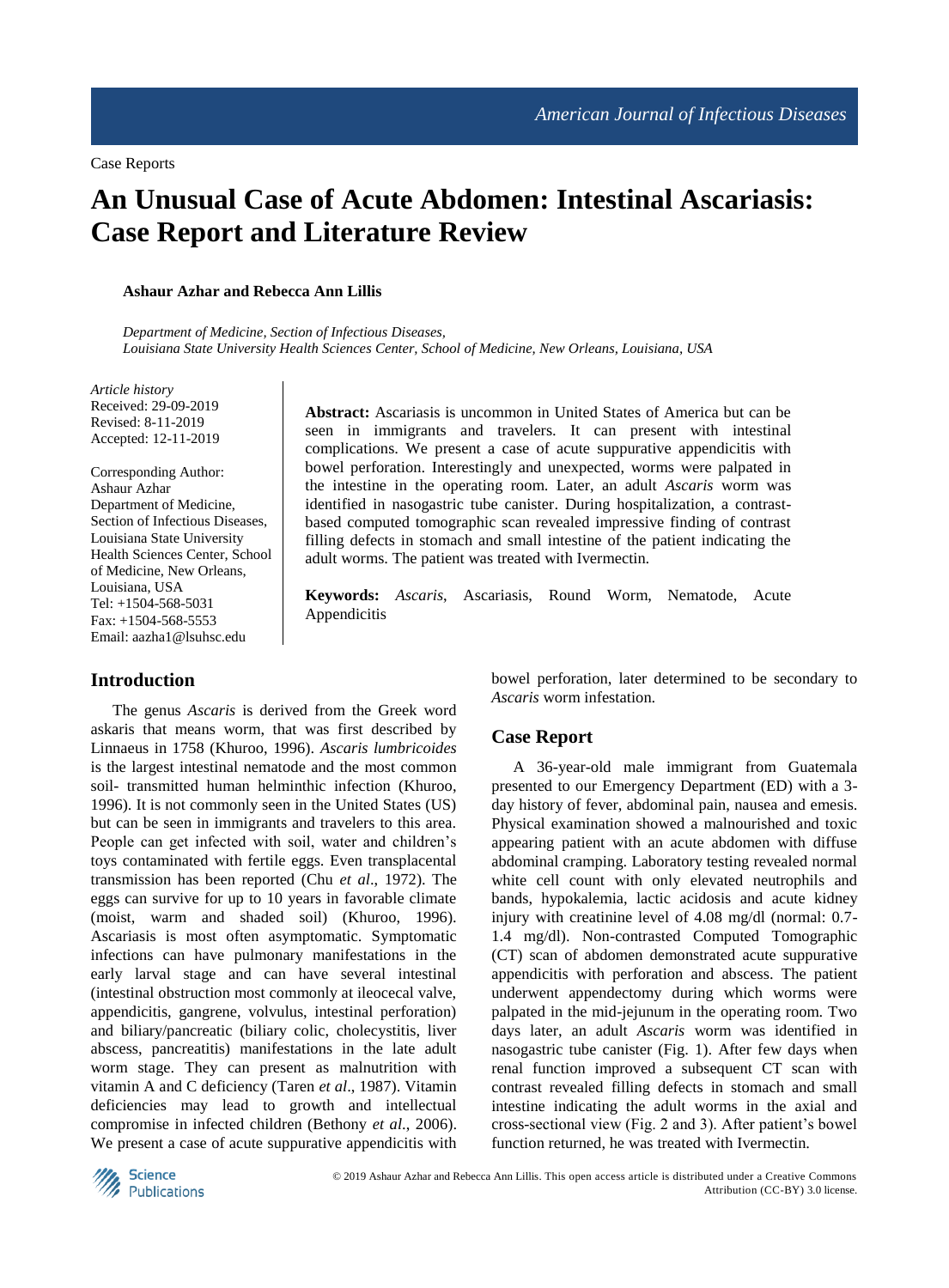

**Fig. 1:** Photograph of the *Ascaris* adult worm from a distance (left) and a close up (right) in the microbiology laboratory from the patient's nasogastric tube canister



Fig. 2: CT scan with contrast revealing filling defects in stomach and small intestine indicating the adult worms in the axial views



**Fig. 3:** CT scan with contrast revealing filling defects in intestine indicating the adult worms in a cross-sectional view

### **Discussion**

An estimated 807 million–1.4 billion people in the world are infected with *Ascaris lumbricoides* (Khuroo, 1996; Bethony *et al*., 2006)*.* Most individuals with ascariasis live in Asia (73%), Africa (12%) and South America (8%) (Pullan *et al*., 2014). Historically, the highest burden of ascariasis in the U.S. occurred in the southeast region; the prevalence of infection has decreased with better sanitation (Starr and Montgomery, 2011). Of the 4 million people infected in the United States, a large percentage are immigrants with infection rates of 20% to 60% as per World Health Organization (WHO) report (WHO Geneva, 1981).

Mature adult female worms can measure 20 to 49 cm; males 15 to 30 cm (Khuroo, 1996). There are some secretory molecules known to be linked with *Ascaris*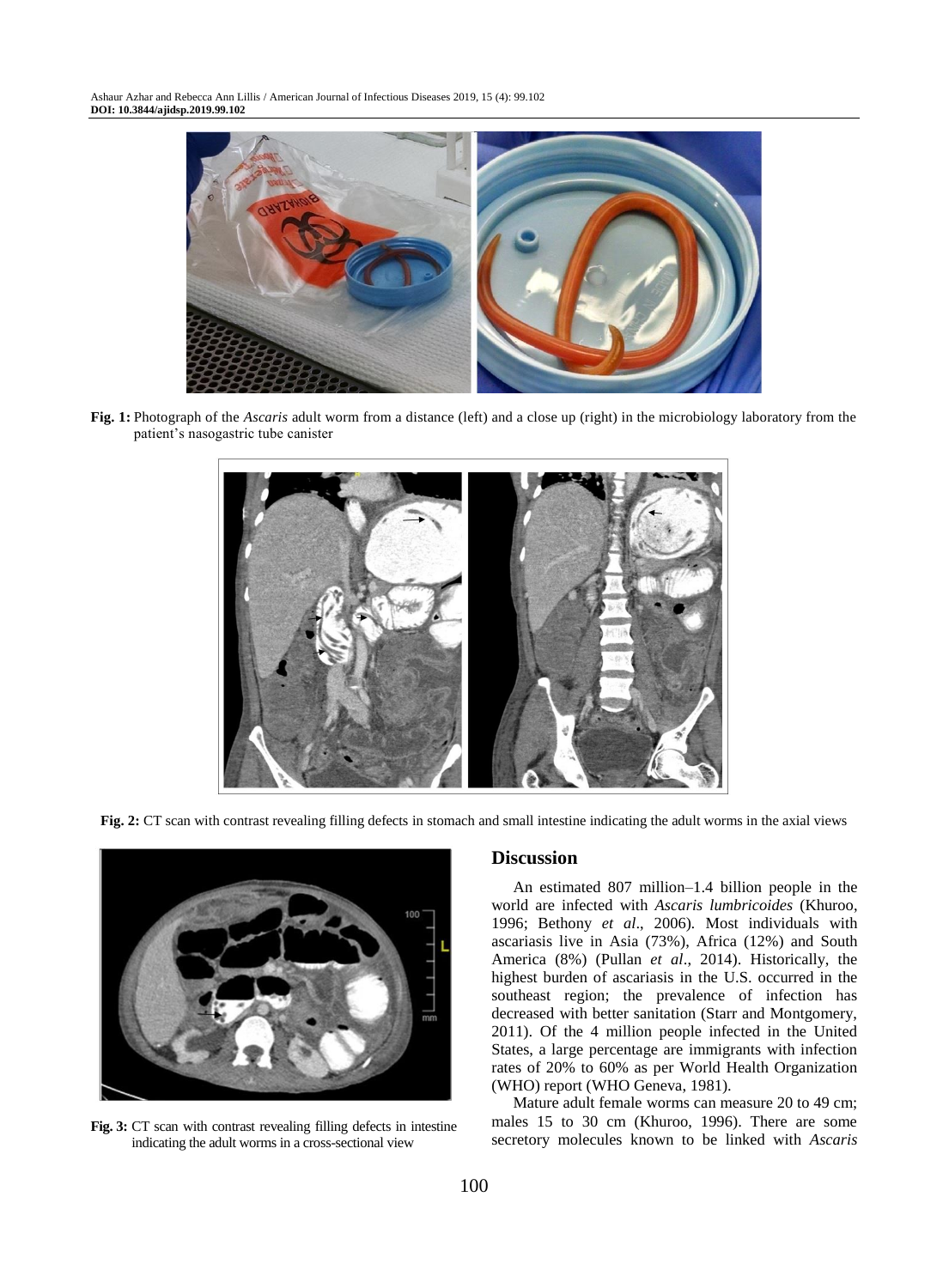*suum* (a close relative of *Ascaris lumbricoides*, that infects swine) that may play a role in protective mechanism of these worms in the host body. According to some authors (Ng *et al*., 2000), it is opined that the worms can secrete PI-3 (a pepsin inhibitor) that is thought to protect maturing worms from digestive enzymes in the stomach before they reach the small intestine. Other authors (Deehan *et al*., 2002) believe they can secrete Phosphorylcholine (PC) that is linked to glycoprotein glycans or glycolipids that can interfere with lymphocyte proliferation that can lead to suppression of lymphocyte responses in ascariasis. This also leads to inhibition of the production of some cytokines like interferon gamma by T-helper 2 cells.

### *Diagnoses*

Diagnoses always start with a good history taking and thorough physical examination. Malnourishment and growth retardation can be evident in these patients especially children with impaired cognitive development. In laboratory data, eosinophilia is uncommon (seen mostly in early larval pulmonary phase but not in the adult wormintestinal phase). Low albumin level may be noted. As mentioned above, vitamin deficiencies can be present. Our patient also had low vitamin A and D serum levels. In microscopy, stool examinations for the eggs and parasites can be ordered. Stool concentration methods for detection of *Ascaris* eggs include Kato-Katz and FLOTAC techniques, the former technique being the preferred technique by WHO, but its sensitivity decreases with high intensity infection. FLOTAC is more sensitive than Kato-Katz technique but its use is limited in situations where there is no centrifuge available. Polymerase Chain Reaction (PCR) is more sensitive and specific than microscopy but used more in epidemiological settings. Serology can have cross reactivity with other helminths' antigens (Reeder, 1998). PCR and Serology are not widely used in clinical diagnosis yet. It is believed that ascariasis produces detectable Immunoglobulin (Ig) G antibodies to *Ascaris lumbricoides*, but these IgG antibodies do not appear to have protection against infection (McSharry *et al*., 1999). But some authors (Gazzinelli-Guimarães *et al*., 2018) in Houston, Texas and Brazil, have proved that IgG induced by vaccination from extracts of *Ascaris suum*, has protection against ascariasis but in animal model though.

Imaging can play an important role in diagnosis (Reeder, 1998 and Pylant *et al*., 2006). Plain X-ray imaging of the abdomen can show a whirlpool effect. Ultrasonography has been used to identify *Ascaris*  worms in pediatric patients. Ultrasounds can demonstrate intestinal echogenic tubular structures, curved strips, or a "target" sign. In children and adults, barium imaging of the small bowel can outline the individual worms as elongated radiolucent filling defects

within the intestinal barium column. The worms may ingest barium; in such cases, the worm's alimentary canal appears as a white thread bisecting the length of the worm's body. Contrast based CT scans and Magnetic Resonance Images (MRI) of the bowels can show as filling defects or "Bull's eye appearance.

#### *Treatment*

For non-pregnant individuals, the benzimidazoles (Albendazole and Mebendazole) are considered the mainstay of treatment. Some authors (Belizario *et al*., 2003) have shown good therapeutic results with Ivermectin also, in comparison to Albendazole. In pregnant individuals, Pyrantel Pamoate is preferred since benzimidazoles have shown to be teratogenic in animals but as per Centers for Disease Control and Prevention (CDC) website, WHO allows use of Albendazole in the second and third trimesters of pregnancy in certain conditions like during mass prevention campaigns.

Our patient was treated with Ivermectin due to unavailability of benzimidazoles in the hospital at that time. Ivermectin dose for Ascariasis is 150 to 200 microgram (mcg) per Kilogram (kg) by mouth, one dose. We recommended 200 mcg/kg times one dose by mouth. The patient was given 12000 mcg orally, once, since his documented weight at that time was 59 kg. He stayed in the hospital for 9 more days for his postoperative recovery. Patient clinically improved and was discharged. He did not follow-up after discharge.

## **Conclusion**

Ascariasis is not common in this area of the world, but clinicians and surgeons should be aware of it and should include it in the differential diagnoses of acute abdominal pain from acute appendicitis in immigrants and travelers. Transmission of infection is enhanced by asymptomatically infected individuals who can continue to shed eggs for years. That is why not only symptomatic but also asymptomatic individuals should be treated. Therapy should not be started if patient is constipated or obstructed. Prior infection may not confer protective immunity in humans infected with *Ascaris lumbricoides*. Infestations are ordinary not opportunistic, hence, thus usually show no correlation to immune status of the patients (Wiwanitkit, 2006). Measures should be taken to develop strategies for better sanitation, health education and a screening method for adult immigrants and refugees where the prevalence of soil-transmitted helminths is especially high.

## **Acknowledgement**

We would like to thank the departments of radiology (for reviewing the CT scans with the corresponding author) and pathology/microbiology at